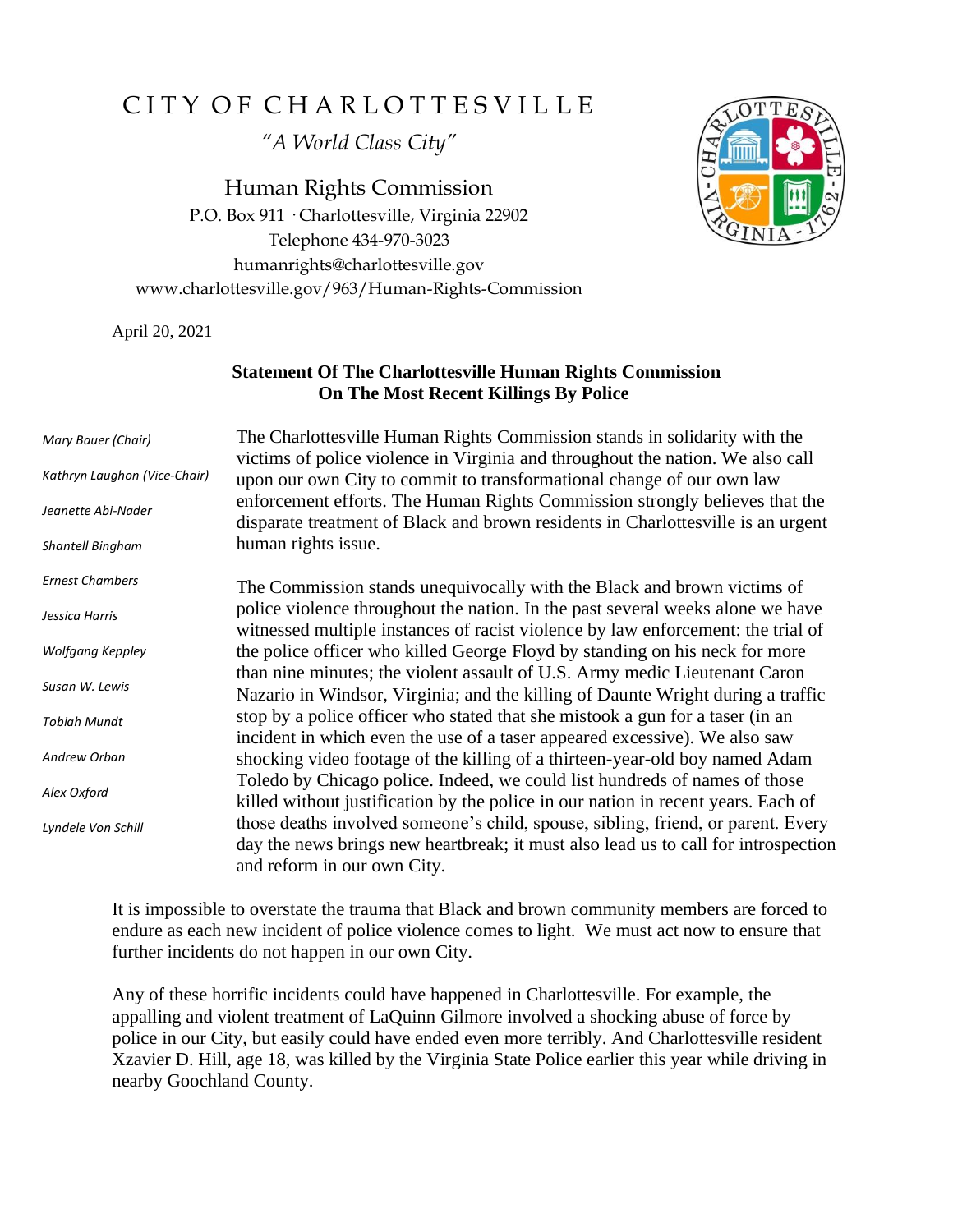Several studies and data analyses have shown that African Americans in Charlottesville are arrested and incarcerated at rates wildly disproportionate to their percentage of the population. In 2019, a review of police data found that African Americans were nearly five times more likely to be arrested than any other race in the City based on their population.<sup>1</sup> The 2019 data found that "African Americans made up more than half of arrests in Charlottesville over the past five years for mostly petty crimes typically associated with drugs, recidivism and socioeconomic status."<sup>2</sup> A 2020 study found that Black people are incarcerated at disproportionately high rates, and there are disparities at virtually every point in the criminal justice system.<sup>3</sup>

While this disproportionate minority contact with the City's Police Department ("CPD") erodes community trust in the systems intended to ensure safety for all residents, our City has been slow to take action. For example, in 2019 the Human Rights Commission's Policing subcommittee responded to requests from Chief Brackney to review the CPD's biased-based policing, use of force, and constitutional policies. The Commission reviewed the policies and attempted to meet with representatives from the police department to discuss proposed changes to the policy.<sup>4</sup> The Commission made numerous attempts to meet with CPD staff without success. CPD continues to operate using an outdated bias-based policy.<sup>5</sup> These are the same procedures in effect during the alt-right rallies of August 2017 giving CPD the authority to police in an "aggressive" manner.<sup>6</sup>

A review of available national data shows that police spend the overwhelming percentage of their time in dealing with matters that could be handled by others, including mental health professionals and social workers.<sup>7</sup> Nationally, only 4% of police time is spent dealing with violent crime.

We are heartened that the City schools have committed to replacing police officers in the schools with personnel who are not law enforcement officers and who have developmentally appropriate expertise. It is far past time to ask what other functions currently performed by the police would be better, and more safely, performed by people other than law enforcement officers.

Our City Council recently approved a police budget of close to \$19,000,000. That represents about 10% of our budget for our city of 47,000. Notably, the police budget lacked sufficient detail for community members to actually understand what they would be paying for. This raises significant questions for the Commission and the community.

A budget should reflect the deeply held values of a community, and thus we believe that it is time to demand answers to the most fundamental questions about the police force in Charlottesville.

2 *Id.* 

<sup>5</sup> https://www.charlottesville.gov/DocumentCenter/View/708/400-05---Biased-Based-Policing-PDF

<sup>1</sup> https://dailyprogress.com/news/local/charlottesville-arrest-data-show-racial-imbalance/article\_4463e6aa-5d8d-11e9-bb98-

b39346844778.html#:~:text=Between%20March%2030%2C%202014%2C%20and,estimated%2019%20percent%20 black%20population.

<sup>3</sup> https://dailyprogress.com/news/local/report-finds-racial-disparity-at-almost-every-level-of-local-criminal-justicesystem/article\_8c1dad70-7e3a-565b-a98c-f9bc4a189862.html

<sup>4</sup> https://docs.google.com/document/d/1FwXxeq7C0H-pVcrhA5AjXG2FgaPBpb8\_eKU44twnuCw/edit

<sup>6</sup> https://drive.google.com/file/d/15XmrGKLWzNJzPxRWFLQwgV-mrng\_VSgQ/view

 $^7$  ttps://www.nytimes.com/2020/06/19/upshot/unrest-police-time-violent-crime.html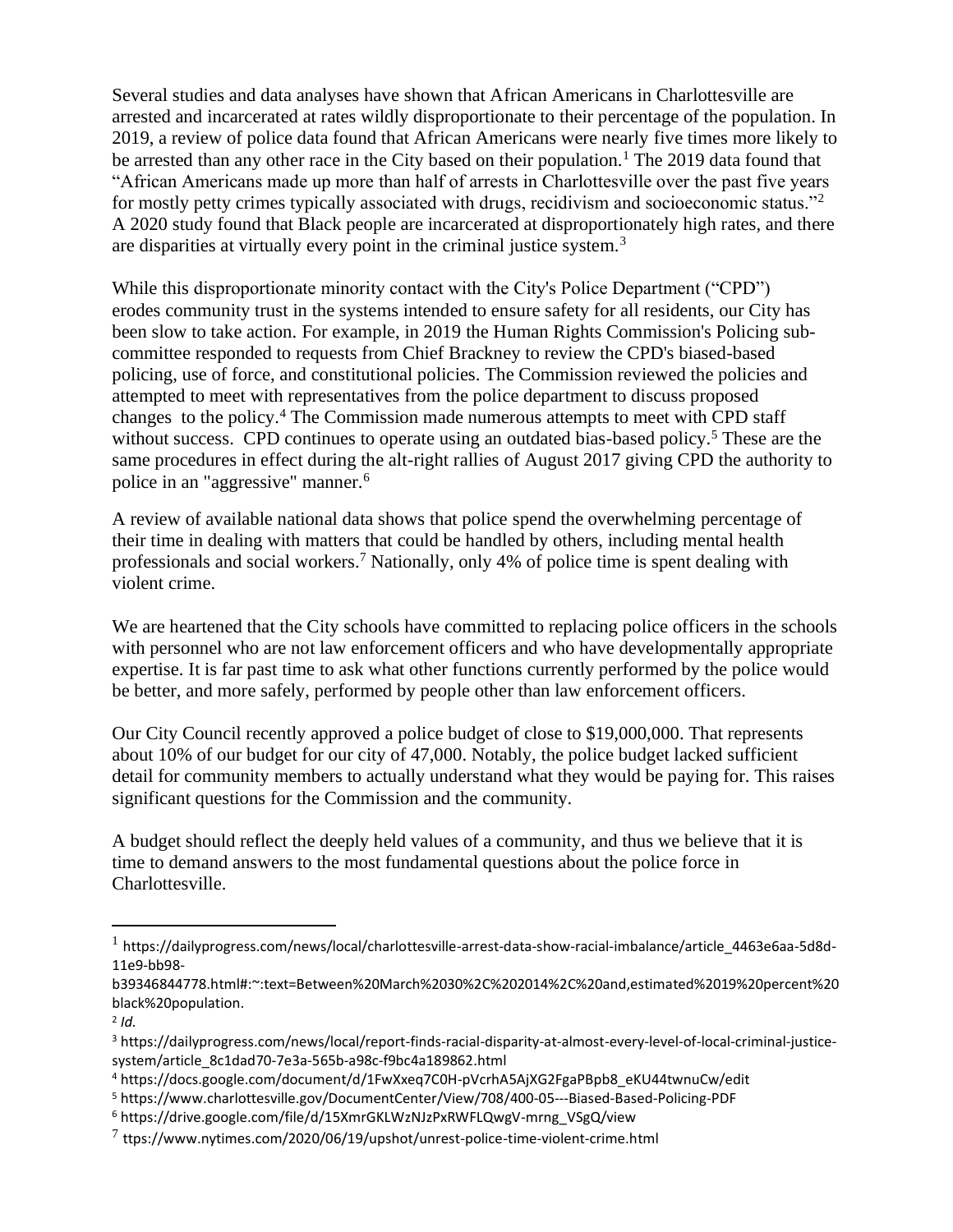Specifically, we need to know in detail at least the following:

- what functions are currently performed by the police;
- how much does each of these functions cost; and
- which of those functions could be better performed by people or entities who are not law enforcement carrying weapons?

Traffic stops are the most common interaction between police and civilians today. Studies show that Black and brown motorists are disproportionately stopped by police for traffic violations. They are also disproportionately questioned, frisked, searched, cited, and arrested during traffic stops. One potential solution would be to remove traffic and parking control from the purview of the police and instead have those matters handled by an entirely new traffic agency."<sup>8</sup>

Currently, people in Charlottesville routinely call the police for matters such as mental health crises because, in most cases, they simply don't know anyone else to call. This forces Black and brown families to decide whether to seek necessary help for someone in crisis or risk being the victim of violence if they do call law enforcement. Charlottesville families should never have to make such a choice. While the mental health task force created by Councilor Snook and Councilor Magill is a step in the right direction, it has yet to fully realize or implement a mental health crisis response program that could save lives.<sup>9</sup>

We call on Charlottesville to become a national leader in police reform. That includes a robust and empowered Police Civilian Review Board, but it also includes diverting significant money from the police budget to providing other essential services that can more effectively and safely address community issues. We also call on the City to enact as one of its legislative priorities in the next General Assembly session the abolition of qualified immunity so that all government officials who break the law can be held accountable for those actions.

Change should begin now—with far greater transparency about the police budget, training, polices, and data about stops traffic and other stops. Attorneys should not need to file Freedom of Records Acts requests and litigate those requests in order to obtain data that the community is entitled to know.<sup>10</sup>

As we all know, throughout the nation, the word "Charlottesville" has become synonymous with one terrible weekend in August of 2017. Instead, we believe the city should work to become known nationally as a locality focused on racial justice—one that has addressed head on the issue of police violence by re-allocating substantial law enforcement funds to other human services that are designed to support and help people instead of incarcerating them.

<sup>8</sup> https://papers.ssrn.com/sol3/papers.cfm?abstract\_id=3702680

<sup>9</sup> https://dailyprogress.com/news/local/govt-and-politics/proposed-charlottesville-police-budget-causes-concernscomplaints/article\_416bc74a-93fc-11eb-a155-ef5642ee0058.html

<sup>10</sup> <https://www.c-ville.com/naacp-phar-file-foia-suit-stop-frisk-records/>